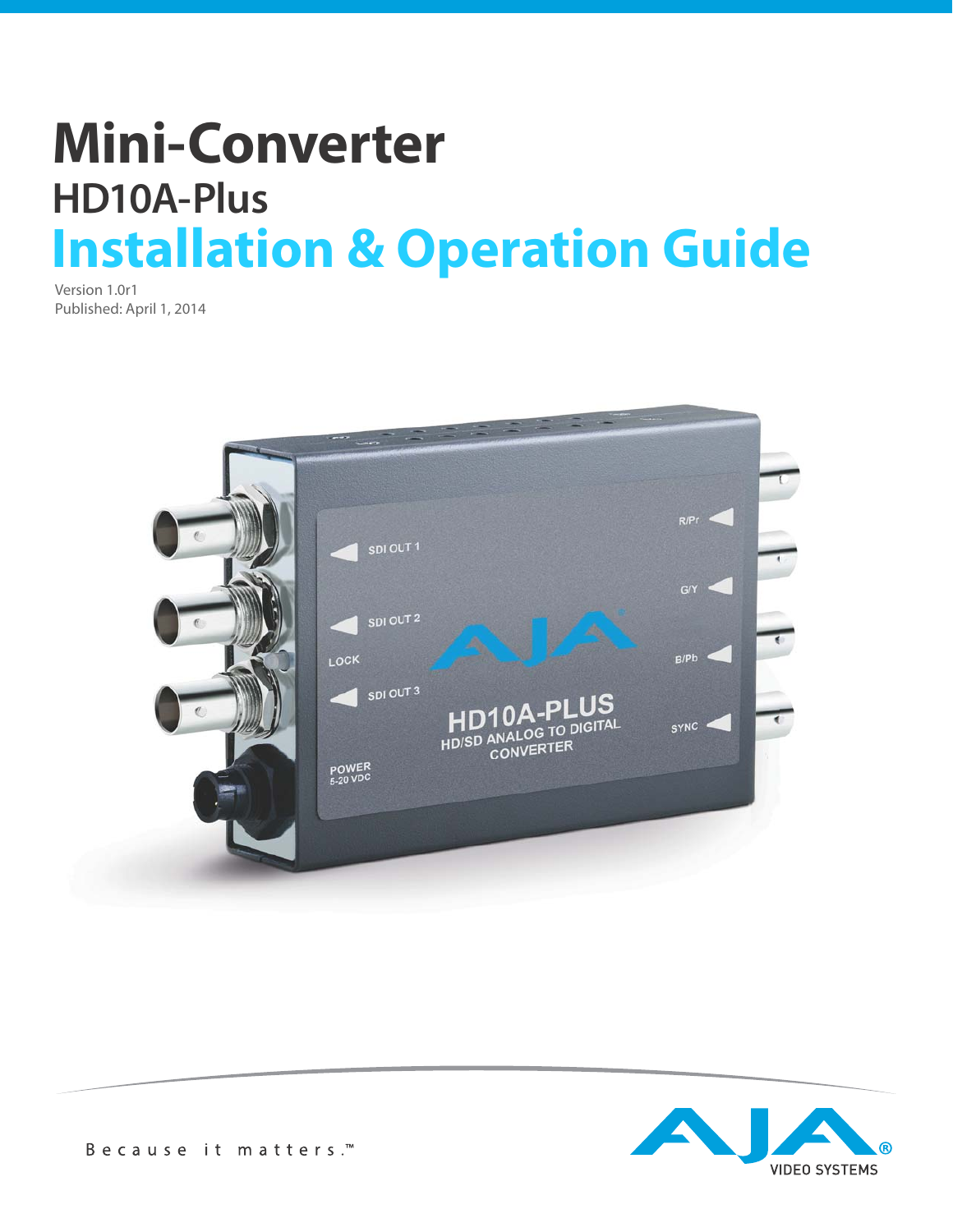| HD10A-Plus HD/SD Analog to Digital Converter 4                |  |
|---------------------------------------------------------------|--|
|                                                               |  |
|                                                               |  |
|                                                               |  |
|                                                               |  |
|                                                               |  |
|                                                               |  |
|                                                               |  |
|                                                               |  |
|                                                               |  |
|                                                               |  |
| Federal Communications Commission (FCC) Compliance Notices  9 |  |
|                                                               |  |
|                                                               |  |
|                                                               |  |
| European Union and European Free Trade Association (EFTA)     |  |
|                                                               |  |
|                                                               |  |
|                                                               |  |
|                                                               |  |
|                                                               |  |
|                                                               |  |
|                                                               |  |
|                                                               |  |
|                                                               |  |
|                                                               |  |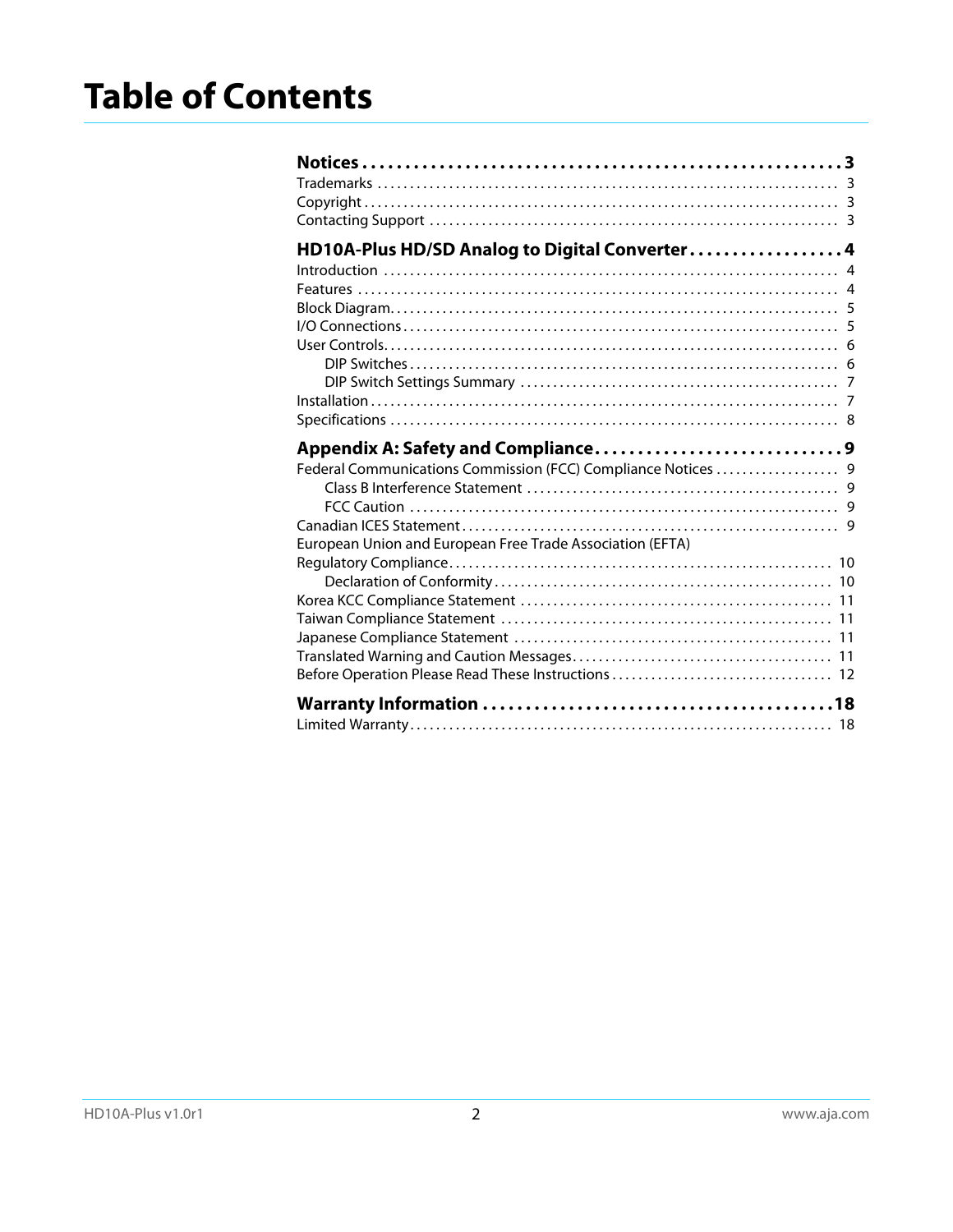### <span id="page-2-1"></span><span id="page-2-0"></span>**Trademarks**

AJA®, KONA®, Ki Pro®, KUMO® and XENA® are registered trademarks of AJA Video, Inc., TruZoom™, TruScale™, Ki Pro Mini™, Io Express™, Io HD™, Io™ and "Work. Flow." are trademarks of AJA Video, Inc. AirPort, Apple, the Apple logo, AppleShare, AppleTalk, FireWire, iPod, iPod Touch, Mac, and Macintosh are registered trademarks of Apple Computer, Inc. Final Cut Pro, QuickTime and the QuickTime Logo are trademarks of Apple Computer, Inc. Avid, Avid Media Composer and Avid DNxHD are trademarks of Avid Technology, Inc. All other trademarks are the property of their respective holders.

HDMI, the HDMI logo and High-Definition Multimedia Interface are trademarks or registered trademarks of HDMI Licensing LLC. DVI is a registered trademark of DDWG. All other trademarks are the property of their respective holders.

#### <span id="page-2-2"></span>**Copyright**

Copyright © 2014 AJA Video, Inc. All rights reserved. All information in this manual is subject to change without notice. No part of the document may be reproduced or transmitted in any form, or by any means, electronic or mechanical, including photocopying or recording, without the express written permission of AJA Inc.

### <span id="page-2-3"></span>**Contacting Support**

When calling for support, have all information at hand prior to calling.

To contact AJA Video for sales or support, use any of the following methods:

|              | Telephone: +1.530.271.3190     |
|--------------|--------------------------------|
|              | $FAX: +1.530.271.3140$         |
|              | Web: http://www.aja.com        |
|              | Support Email: support@aja.com |
| Sales Email: | sales@aja.com                  |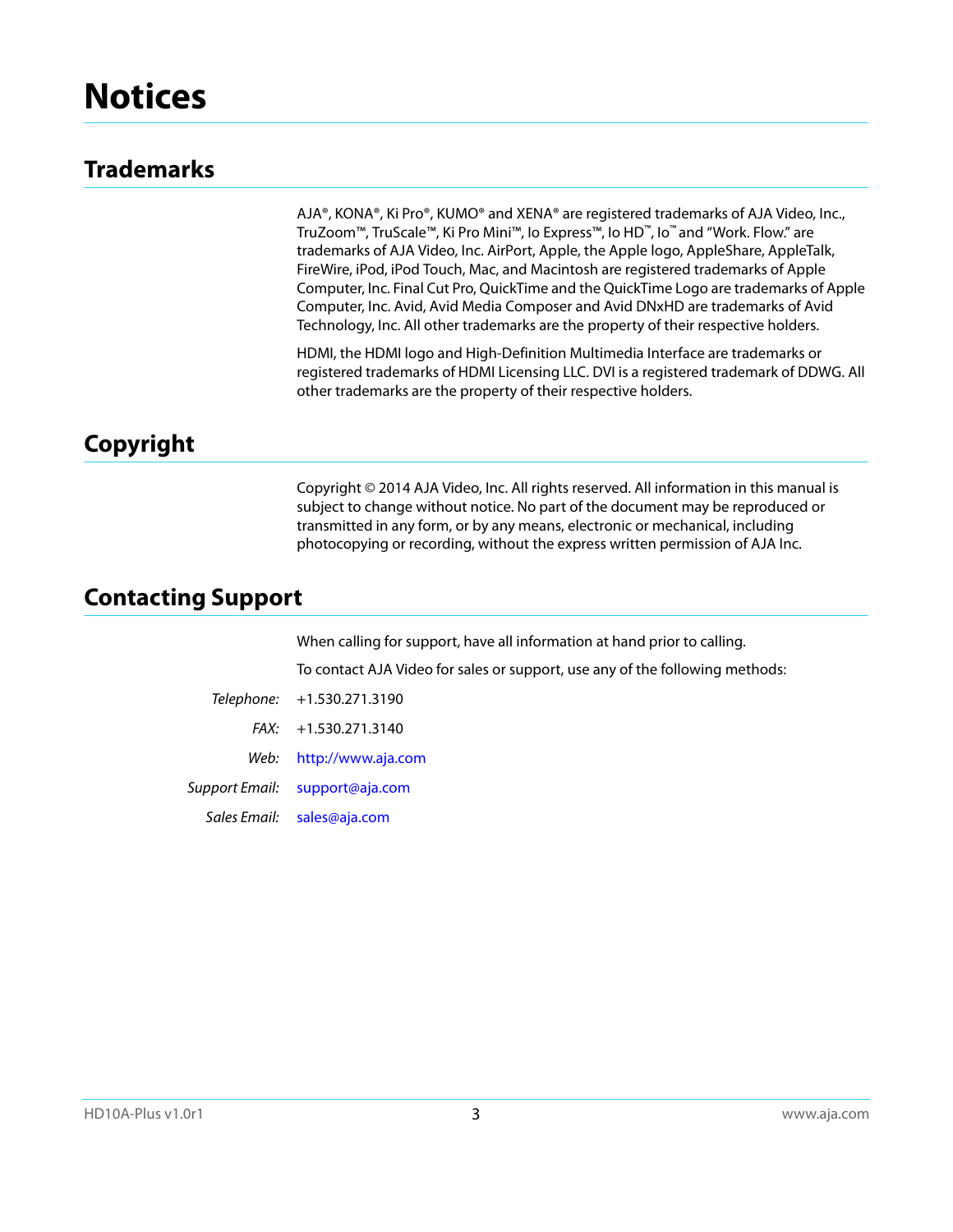# <span id="page-3-0"></span>**HD10A-Plus HD/SD Analog to Digital Converter**



### <span id="page-3-1"></span>**Introduction**

The HD10A-Plus is a miniature, high-quality, 10-bit analog to digital converter for HD workflows. The HD10A-Plus can add an HD or SD SDI output to cameras, VTRs, or other analog-only equipment, even computers with HD RGB graphics. The HD10A-Plus accepts HD YPbPr or RGB analog and outputs three duplicate SDI signals, and works in 1080i, 1080psf, and 720p with internal or external sync. The HD10A-Plus also includes SD mode composite, S-Video, and component support for PAL and NTSC needs.

#### <span id="page-3-2"></span>**Features**

- High-Quality 10-bit HDTV A/D Conversion
- Full Bandwidth Component HD RGB or YPbPr Input
- Three HD-SDI or SD-SDI Outputs
- Multi-Standard
- SD mode support
- Internal or External Sync
- DIP switch configuration
- Bi-level/tri-level sync capable
- DWP-U-R1 Power Supply (included)
- 5 year warranty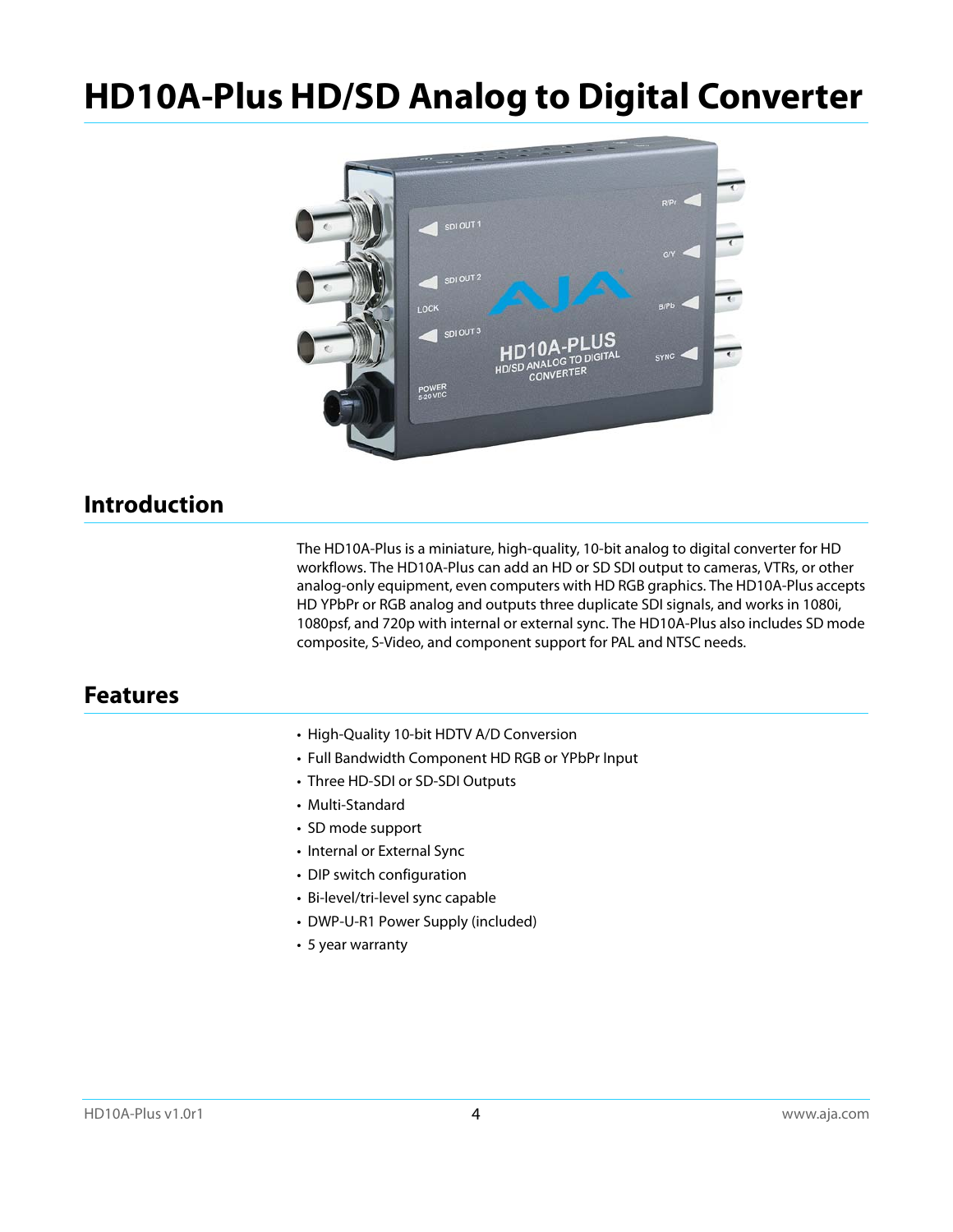## *Figure 1. HD10A-Plus Analog Component to Serial Digital HD Converter*

<span id="page-4-0"></span>

### <span id="page-4-1"></span>**I/O Connections**





The Lock LED indicates valid input video by color. Green is SD video, red is HD video, off is no input.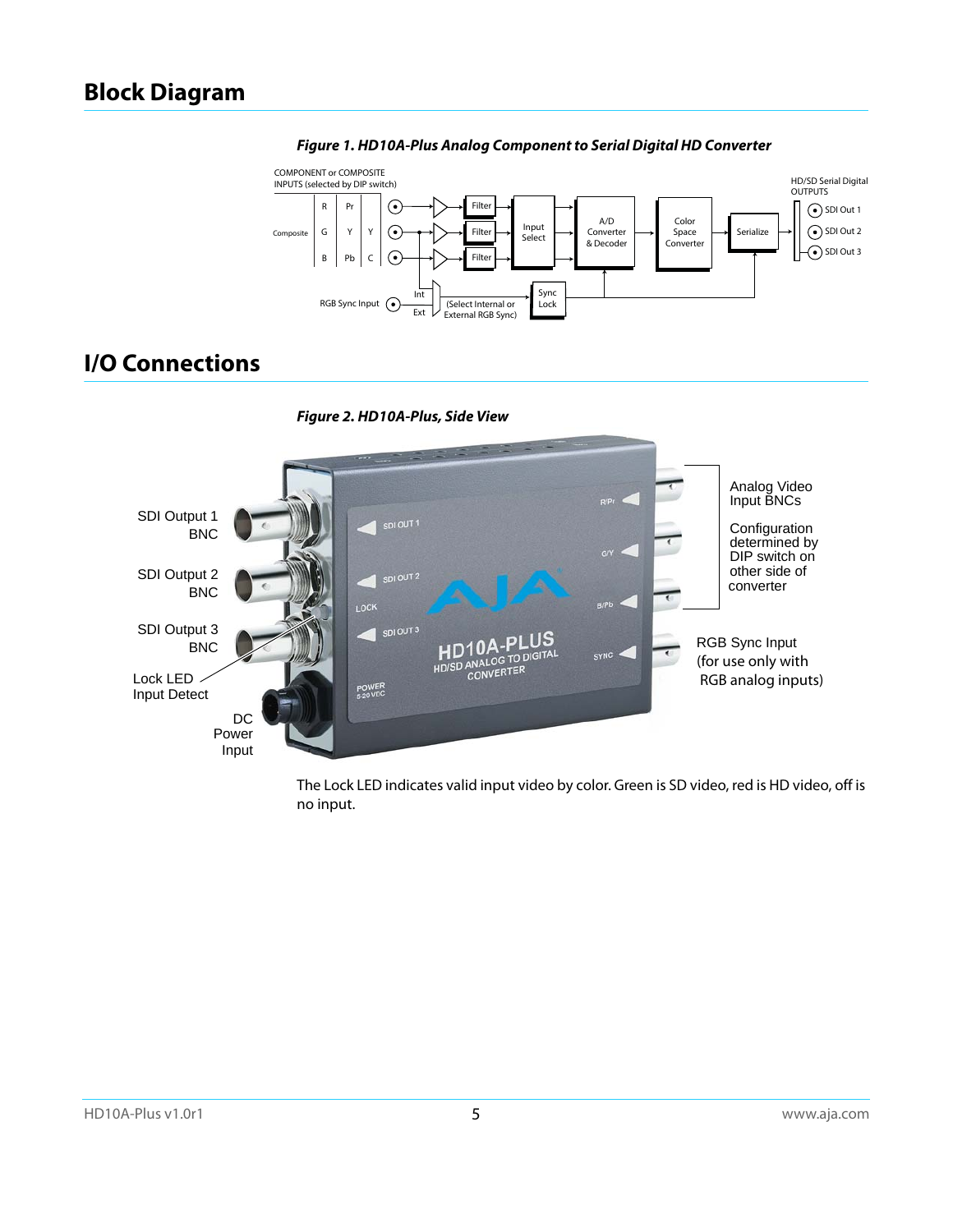<span id="page-5-1"></span><span id="page-5-0"></span>**DIP Switches** The user interface for the HD10A-Plus is an 8-switch DIP accessible through a cut-out in the bottom of the unit. Use the DIP switches to configure the unit.

*Figure 3. HD10A-Plus DIP Switches:*



*Table 1. HD10A-Plus DIP Switch Settings*

|                | <b>COMP</b><br>$\sim$<br><b>OFF</b><br>ω<br>ON<br>4<br><b>YPbPr</b><br>UΠ<br><b>OFF</b><br>G<br><b>INT</b><br><b>OFF</b><br>$\infty$<br><b>OFF</b> | <b>SD VIDEO</b><br><b>CMPST</b><br><b>S VIDEO</b><br>ON<br><b>PEDESTAL</b><br><b>OFF</b><br><b>FORMAT</b><br><b>RGB</b><br>NTSC-J<br>ON<br><b>SYNC</b><br><b>EXT</b><br><b>AUX1</b><br>ON<br>AUX <sub>2</sub><br>ON<br>www.aja.com<br><b>Made in USA</b><br>Table 1. HD10A-Plus DIP Switch Settings |                                                |
|----------------|----------------------------------------------------------------------------------------------------------------------------------------------------|-----------------------------------------------------------------------------------------------------------------------------------------------------------------------------------------------------------------------------------------------------------------------------------------------------|------------------------------------------------|
| <b>Switch</b>  | <b>FUNCTION</b>                                                                                                                                    | <b>LEFT</b>                                                                                                                                                                                                                                                                                         | <b>RIGHT</b>                                   |
| 1              | SD Video                                                                                                                                           | Selects Component input                                                                                                                                                                                                                                                                             | Selects Composite input<br>(use G/Y connector) |
| $\overline{2}$ | S-Video                                                                                                                                            | Selects SD Composite input                                                                                                                                                                                                                                                                          | Selects SD S-Video input                       |
|                |                                                                                                                                                    |                                                                                                                                                                                                                                                                                                     |                                                |
| 3              | Pedestal                                                                                                                                           | Selects component SD Input<br>with pedestal                                                                                                                                                                                                                                                         | Selects component SD input<br>with no pedestal |
| 4              | Format                                                                                                                                             | Selects YPbPr component<br>input                                                                                                                                                                                                                                                                    | Selects RGB component<br>input                 |
| 5              | NTSC-J                                                                                                                                             | Selects OFF                                                                                                                                                                                                                                                                                         | Selects ON                                     |
| 6              | Sync                                                                                                                                               | Selects Internal sync                                                                                                                                                                                                                                                                               | Selects External RGB sync                      |
| 7              | AUX <sub>1</sub>                                                                                                                                   | (not used)                                                                                                                                                                                                                                                                                          |                                                |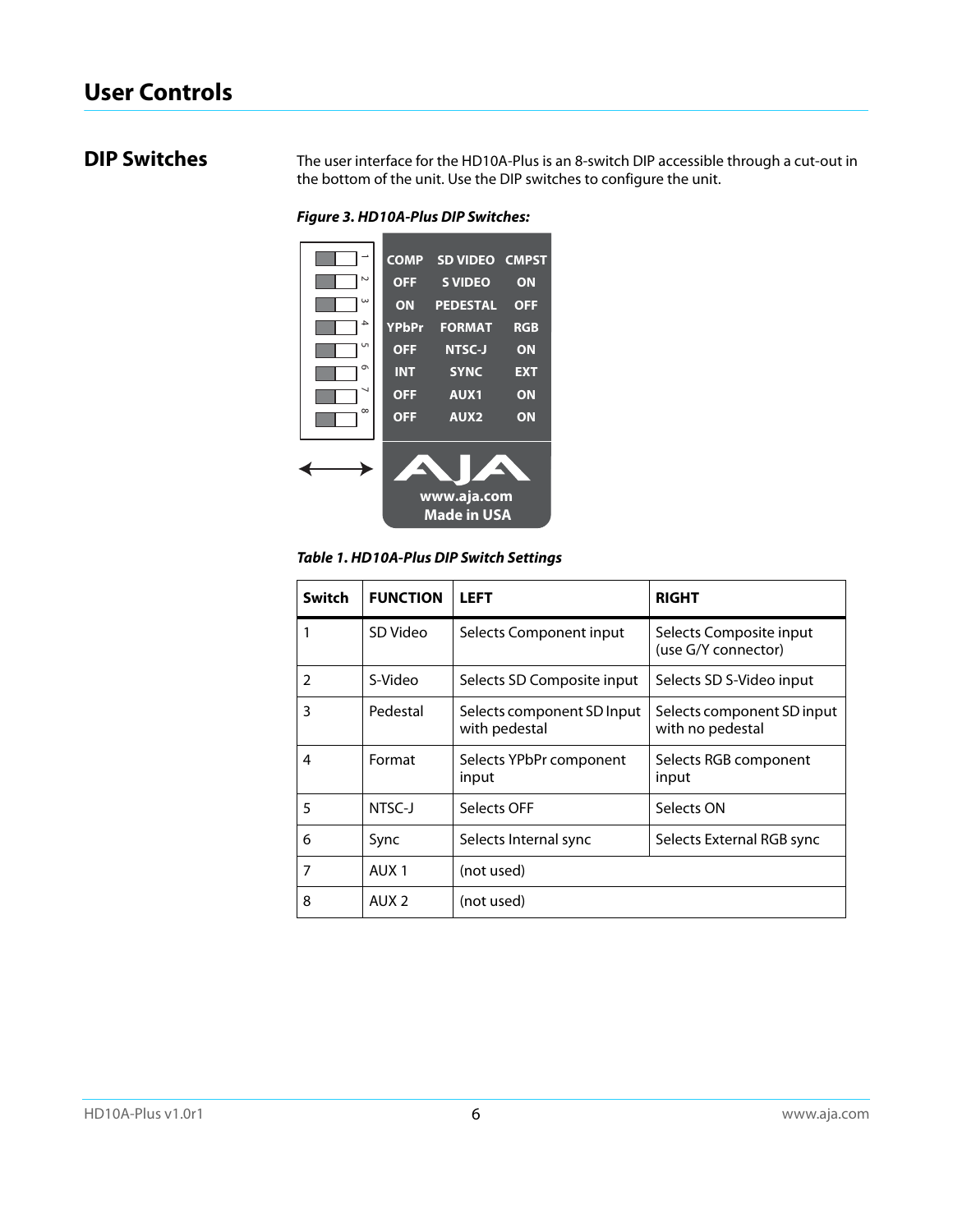#### <span id="page-6-0"></span>**DIP Switch Settings Summary** Analog video input formats and the DIP switch settings for them are shown in [Table 2](#page-6-2).

<span id="page-6-2"></span>

|  |  | Table 2. Analog Input Format DIP Switch Settings |
|--|--|--------------------------------------------------|
|--|--|--------------------------------------------------|

|                                 |                               | <b>DIP Switch Settings</b> |                           |                      |                    |                    |
|---------------------------------|-------------------------------|----------------------------|---------------------------|----------------------|--------------------|--------------------|
| <b>Input Std</b>                | <b>Input Analog Format</b>    | 1<br><b>SD Video</b>       | $\overline{2}$<br>S-Video | 3<br><b>Pedestal</b> | 4<br><b>Format</b> | 5<br><b>NTSC-J</b> |
| 525i59.94                       | Composite NTSC                | Right                      | Left                      | X                    | X                  | Left               |
| 525i59.94                       | NTSC S-Video                  | Right                      | Right                     | X                    | X                  | Left               |
| 525i59.94                       | Composite NTSC-J              | Right                      | Left                      | X                    | X                  | Right              |
| 525i59.94                       | NTSC-J S-Video                | Right                      | Right                     | X                    | X                  | Right              |
| 525i59.94                       | Component YPbPr SMPTE/EBU-N10 | Left                       | X                         | Right                | Left               | Left               |
| 525i59.94                       | Component YPbPr Betacam       | Left                       | X                         | Left                 | Left               | Left               |
| 525i59.94                       | Component YPbPr Betacam-J     | Left                       | X                         | X                    | Left               | Right              |
| 625i50                          | Composite PAL + S-Video       | Right                      | Left                      | X                    | X                  | X                  |
| 625i50                          | PAI S-Video                   | Right                      | Right                     | $\mathsf{X}$         | $\mathsf{X}$       | $\mathsf{X}$       |
| 625i50                          | Component YPbPr SMPTE/EBU-N10 | Left                       | X                         | $\mathsf{X}$         | Left               | $\mathsf{X}$       |
| 720p*                           | Component YPbPr SMPTE/EBU-N10 | X                          | $\mathsf{X}$              | $\mathsf{X}$         | Left               | $\mathsf{X}$       |
| 720p*                           | <b>Component RGB</b>          | $\mathsf{X}$               | $\mathsf{X}$              | $\mathsf{X}$         | Right              | $\mathsf{X}$       |
| 1080i/psf*                      | Component YPbPr SMPTE/EBU-N10 | X                          | X                         | X                    | Left               | X                  |
| 1080i/psf*                      | Component RGB                 | $\boldsymbol{\mathsf{X}}$  | X                         | X                    | Right              | X                  |
| $* =$ all supported frame rates |                               | Note: $X =$ don't care     |                           |                      |                    |                    |

### <span id="page-6-1"></span>**Installation**

Typically, HD10A-Plus installation consists of the following:

- 1. Configure the DIP switch for the desired equipment configuration and video formats. Power to the converter may be on or off when this is done (the converter will respond to DIP switch changes at the time they are made, so power cycling is not necessary)
- 2. Ensure video equipment is properly connected to the converter. Check all converter BNC connections.
- 3. Ensure the converter has a proper power supply source: +5 to +20VDC power. The AJA power supply model DWP is included.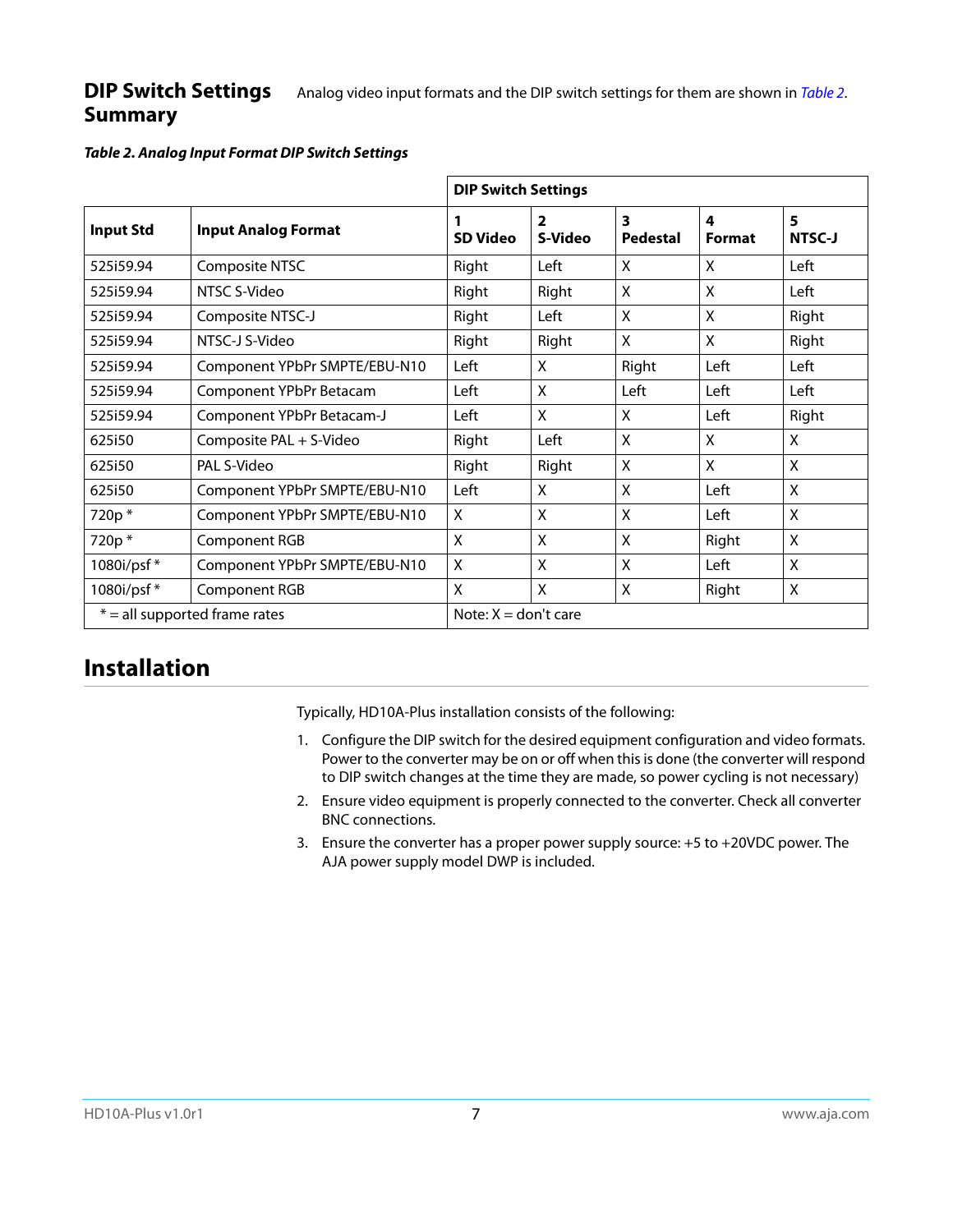## <span id="page-7-0"></span>**Specifications**

|       | <b>Formats</b> $\cdot$ 525i/625i, 1080i 50/59.94/60 Hz                                     |
|-------|--------------------------------------------------------------------------------------------|
|       | • 1080psf 23.98/24/25/29.97/30 Hz                                                          |
|       | • 720p 50/59.94/60 Hz                                                                      |
|       | <b>Inputs</b> • HD component YPbPr, RGB (SMPTE-274, 296), BNC                              |
|       | · SD component (Betacam, SMPTE/EBU-N10)/composite/YC (S-Video), BNC<br>• External RGB Sync |
|       |                                                                                            |
|       | <b>Outputs</b> HD/SD-SDI, SMPTE-259/292, 3 x BNC                                           |
|       | Frequency Response • Y +0, -.5 dB to 30 MHz                                                |
|       | • $C +$ - .25 dB to 15 MHz                                                                 |
|       | <b>User Controls</b> External DIP switch                                                   |
|       | • Component/Composite (SD Only)                                                            |
|       | • S-Video (off/on) (SD Only)                                                               |
|       | • Pedestal Present (on/off) (SD Only)                                                      |
|       | • Format (YPbPr/RGB) (HD Only)                                                             |
|       | • NTSC-J (off/on) (SD 525i Only)                                                           |
|       | • SYNC (INT/EXT)                                                                           |
|       | <b>Physical</b> $5.8'' \times 3.1'' \times 1''$ (147 x 79 x 25 mm)                         |
| Power | $+5-20$ VDC, 4 watts                                                                       |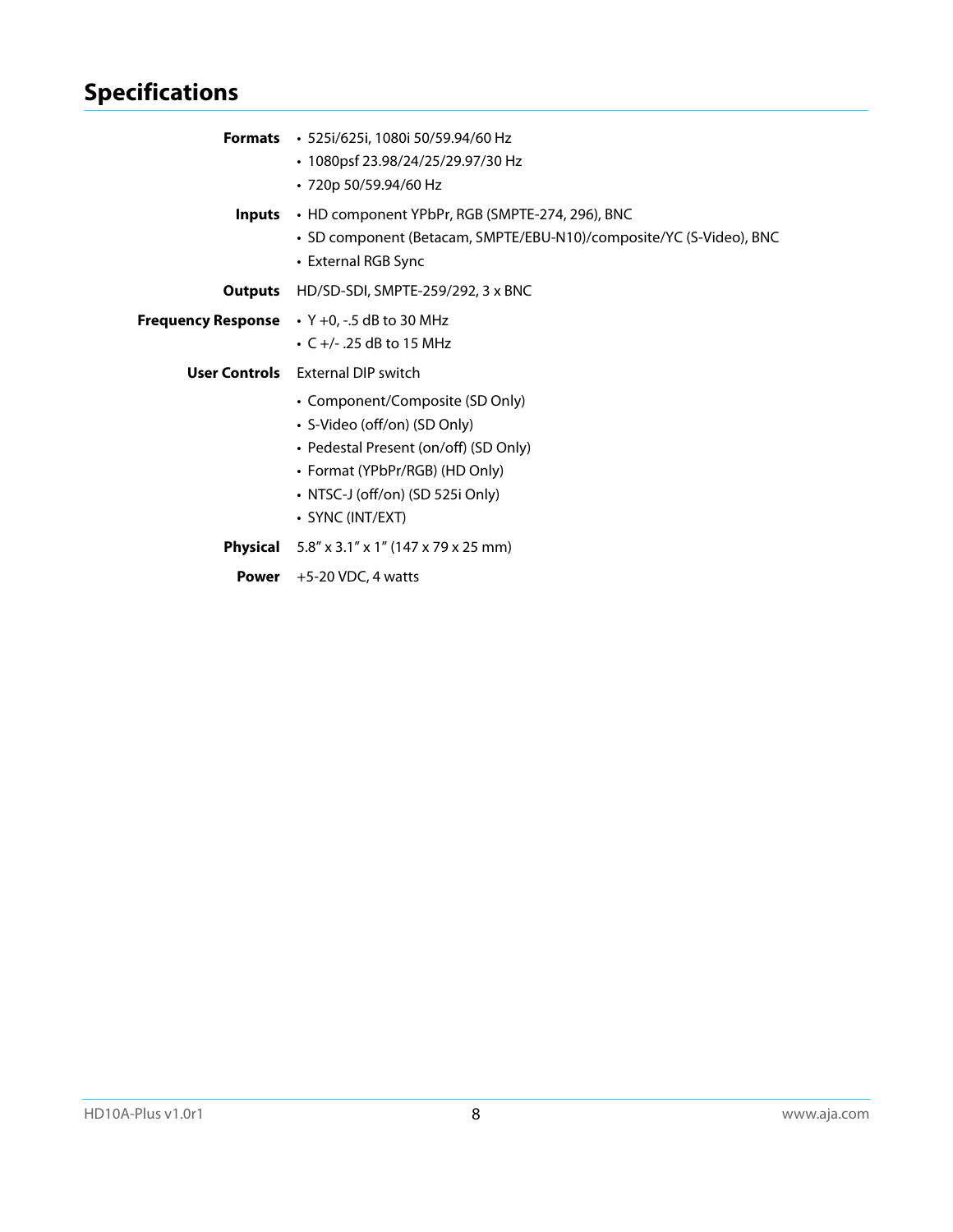# <span id="page-8-0"></span>**Appendix A: Safety and Compliance**

### <span id="page-8-1"></span>**Federal Communications Commission (FCC) Compliance Notices**

<span id="page-8-2"></span>

| <b>Class B Interference</b><br><b>Statement</b> | This equipment has been tested and found to comply with the limits for a Class B digital<br>device, pursuant to Part 15, Subpart B of the FCC Rules. These limits are designed to<br>provide reasonable protection against harmful interference in a residential installation.<br>This equipment generates, uses, and can radiate radio frequency energy and, if not<br>installed and used in accordance with the instructions, may cause harmful interference to<br>radio communications. However, there is no quarantee that interference will not occur in<br>a particular installation. If this equipment does cause harmful interference to radio or<br>television reception, which can be determined by turning the equipment off and on, the<br>user is encouraged to try to correct the interference by one or more of the following<br>measures: |  |  |
|-------------------------------------------------|-----------------------------------------------------------------------------------------------------------------------------------------------------------------------------------------------------------------------------------------------------------------------------------------------------------------------------------------------------------------------------------------------------------------------------------------------------------------------------------------------------------------------------------------------------------------------------------------------------------------------------------------------------------------------------------------------------------------------------------------------------------------------------------------------------------------------------------------------------------|--|--|
|                                                 | • Reorient or relocate the receiving antenna.                                                                                                                                                                                                                                                                                                                                                                                                                                                                                                                                                                                                                                                                                                                                                                                                             |  |  |
|                                                 | • Increase the separation between the equipment and receiver.                                                                                                                                                                                                                                                                                                                                                                                                                                                                                                                                                                                                                                                                                                                                                                                             |  |  |
|                                                 | • Connect the equipment into an outlet on a circuit different from that to which the<br>receiver is connected.                                                                                                                                                                                                                                                                                                                                                                                                                                                                                                                                                                                                                                                                                                                                            |  |  |
|                                                 | • Consult the dealer or an experienced radio/TV technician for help.                                                                                                                                                                                                                                                                                                                                                                                                                                                                                                                                                                                                                                                                                                                                                                                      |  |  |
| <b>FCC Caution</b>                              | This device complies with Part 15 of the FCC Rules. Operation is subject to the following                                                                                                                                                                                                                                                                                                                                                                                                                                                                                                                                                                                                                                                                                                                                                                 |  |  |

two conditions: (1) This device may not cause harmful interference, and (2) this device must accept any interference received, including interference that may cause undesired operation.

#### <span id="page-8-4"></span><span id="page-8-3"></span>**Canadian ICES Statement**

Canadian Department of Communications Radio Interference Regulations

This digital apparatus does not exceed the Class A limits for radio-noise emissions from a digital apparatus as set out in the Radio Interference Regulations of the Canadian Department of Communications. This Class A digital apparatus complies with Canadian ICES-003.

Règlement sur le brouillage radioélectrique du ministère des Communications

Cet appareil numérique respecte les limites de bruits radioélectriques visant les appareils numériques de classe A prescrites dans le Règlement sur le brouillage radioélectrique du ministère des Communications du Canada. Cet appareil numérique de la Classe A est conforme à la norme NMB-003 du Canada.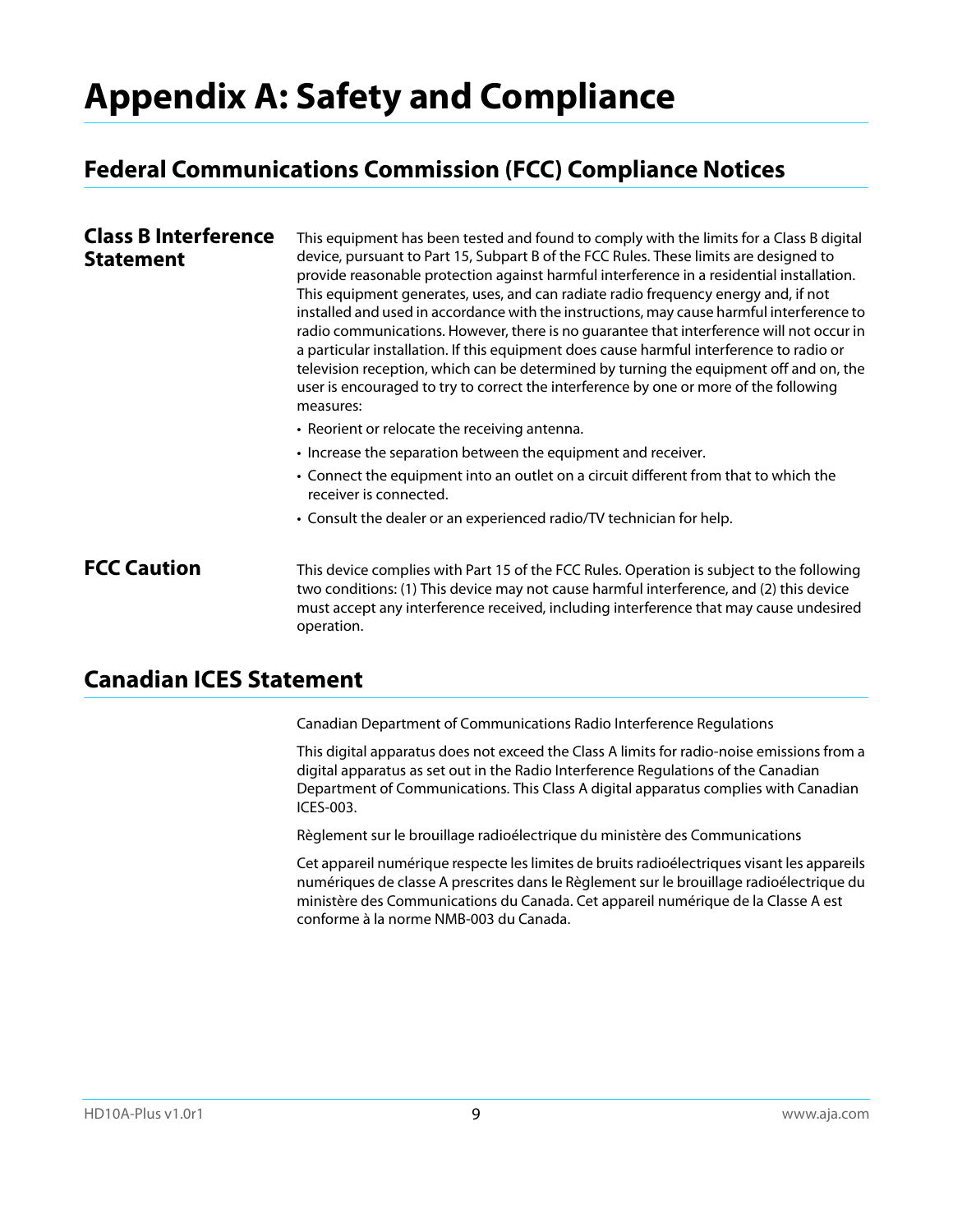## <span id="page-9-0"></span>**European Union and European Free Trade Association (EFTA) Regulatory Compliance**

<span id="page-9-1"></span>

|                                            | This equipment may be operated in the countries that comprise the member countries<br>of the European Union and the European Free Trade Association. These countries, listed<br>in the following paragraph, are referred to as The European Community throughout this<br>document:                                       |
|--------------------------------------------|--------------------------------------------------------------------------------------------------------------------------------------------------------------------------------------------------------------------------------------------------------------------------------------------------------------------------|
|                                            | AUSTRIA, BELGIUM, BULGARIA, CYPRUS, CZECH REPUBLIC, DENMARK, ESTONIA,<br>FINLAND, FRANCE, GERMANY, GREECE, HUNGARY, IRELAND, ITALY, LATVIA, LITHUANIA,<br>LUXEMBOURG, MALTA, NETHERLANDS, POLAND, PORTUGAL, ROMANIA, SLOVAKIA,<br>SLOVENIA, SPAIN, SWEDEN, UNITED KINGDOM, ICELAND, LICHTENSTEIN, NORWAY,<br>SWITZERLAND |
| <b>Declaration of</b><br><b>Conformity</b> | Marking by this symbol indicates compliance with the Essential Requirements of the EMC<br>Directive of the European Union 2004/108/EC.                                                                                                                                                                                   |
|                                            | CE                                                                                                                                                                                                                                                                                                                       |
| Safety:                                    | CB-IEC 60065:2001 + A1:2005                                                                                                                                                                                                                                                                                              |
|                                            | NRTL - UL 60065:2003 R11.06, CSA C22.2 NO. 60065:2003 + A1:06                                                                                                                                                                                                                                                            |
|                                            | $GS - EN 60065:2002 + A1$                                                                                                                                                                                                                                                                                                |
|                                            | Additional licenses issued for specific countries available on request.                                                                                                                                                                                                                                                  |
| <b>Emissions:</b>                          | EN 55103-1: 1996                                                                                                                                                                                                                                                                                                         |
|                                            | EN61000-3-2:2006, EN61000-3-3:1995 +A1:2001 +A2:2005                                                                                                                                                                                                                                                                     |
| Immunity:                                  | EN 55103-2: 1996                                                                                                                                                                                                                                                                                                         |
|                                            | EN61000-4-2:1995 + A1:1999 + A2:2001, EN61000-4-3:2006, EN61000-4-4:2004,                                                                                                                                                                                                                                                |
|                                            | EN 61000-4-5: 2005, EN 610004-6:2007, EN61000-4-11:2004                                                                                                                                                                                                                                                                  |
|                                            | The product is also licensed for additional country specific standards as required for the<br><b>International Marketplace</b>                                                                                                                                                                                           |
|                                            | <b>Warning!</b>                                                                                                                                                                                                                                                                                                          |
|                                            | This is a Class B product. In a domestic environment, this product may cause radio<br>interference, in which case, the user may be required to take appropriate measures.                                                                                                                                                |
|                                            | Achtung! Dieses ist ein Gerät der Funkstörgrenzwertklasse B. In Wohnbereichen<br>können bei Betrieb dieses Gerätes Rundfunkstörungen auftreten, in welchen Fällen<br>der Benutzer für entsprechende Gegenmaßnahmen verantwortlich ist.                                                                                   |

Attention! Ceci est un produit de Classe B. Dans un environnement domestique, ce produit risque de créer des interférences radioélectriques, il appartiendra alors à l?utilisateur de prendre les mesures spécifiques appropriées.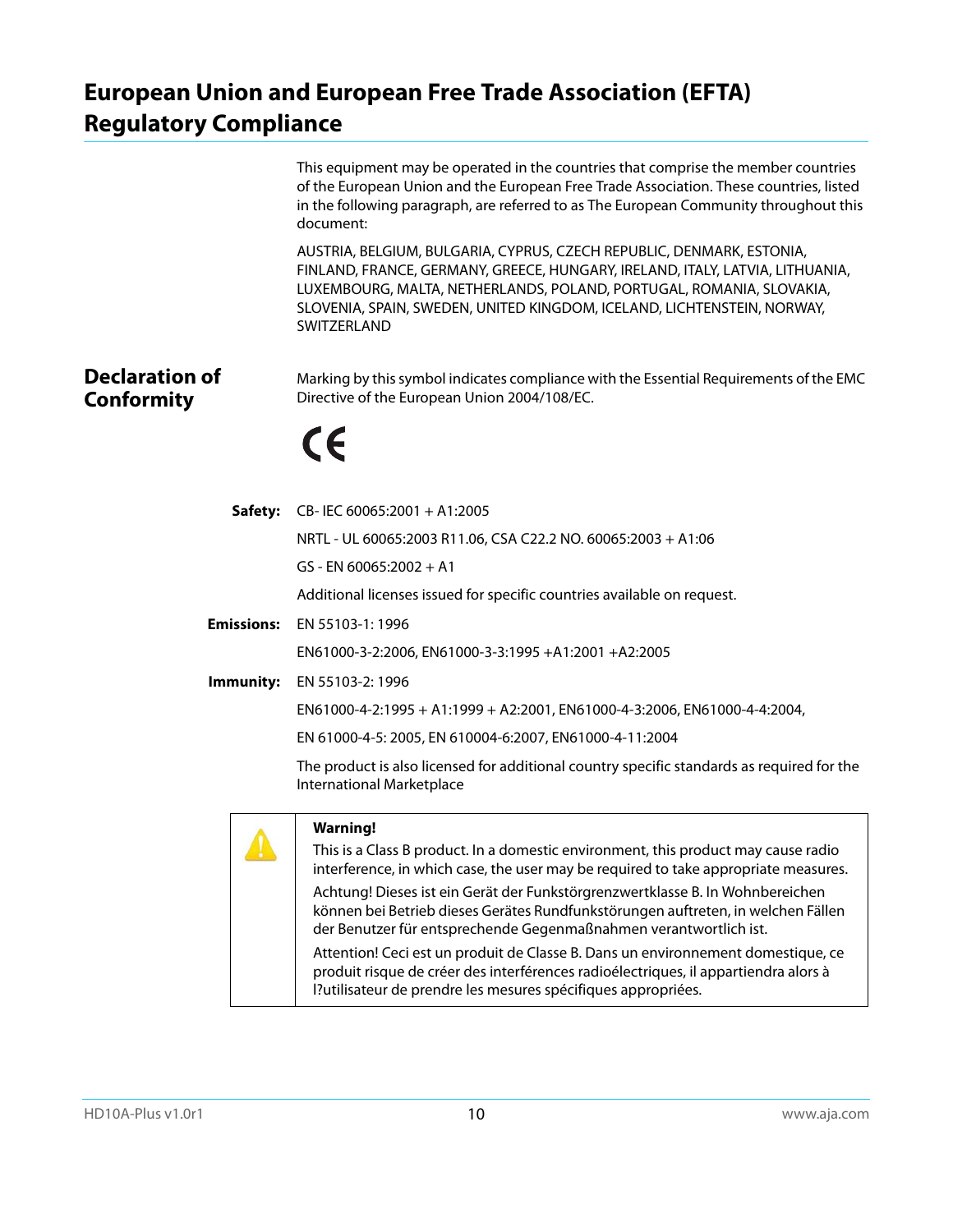### <span id="page-10-0"></span>**Korea KCC Compliance Statement**

| │B급 기기                      | 이 기기는 가정용(B급) 전자파적합기기로서 주로 가정에서 사용하는                          |
|-----------------------------|---------------------------------------------------------------|
| (가정용 방송통신기자재)               | 것을 목적으로 하며, 모든 지역에서 사용할 수 있습니다.                               |
| Class B                     | As an electromagnetic wave equipment for home use (Class B),  |
| (Broadcasting Communication | this equipment is intended to use mainly for home use and may |
| Equipment for Home Use)     | be used in all areas.                                         |

#### <span id="page-10-1"></span>**Taiwan Compliance Statement**

This is a Class B product based on the standard of the Bureau of Standards, Metrology and Inspection (BSMI) CNS 13438, Class B.

#### <span id="page-10-2"></span>**Japanese Compliance Statement**

#### 2. Class B ITE

この装置は、クラスB情報技術装置です。この装置は、家庭環境で使用することを目 的としていますが、この装置がラジオやテレビジョン受信機に近接して使用されると、 受信障害を引き起こすことがあります。 取扱説明書に従って正しい取り扱いをして下さい。  ${\rm V}\,{\rm C}\,{\rm C}$ I $-$ B

This is a Class B product based on the standard of the VCCI Council. If this is used near a radio or television receiver in a domestic environment, it may cause radio interference. Install and use the equipment according to the instruction manual.

#### <span id="page-10-3"></span>**Translated Warning and Caution Messages**

The following caution statements, warning conventions, and warning messages apply to this product and manual.

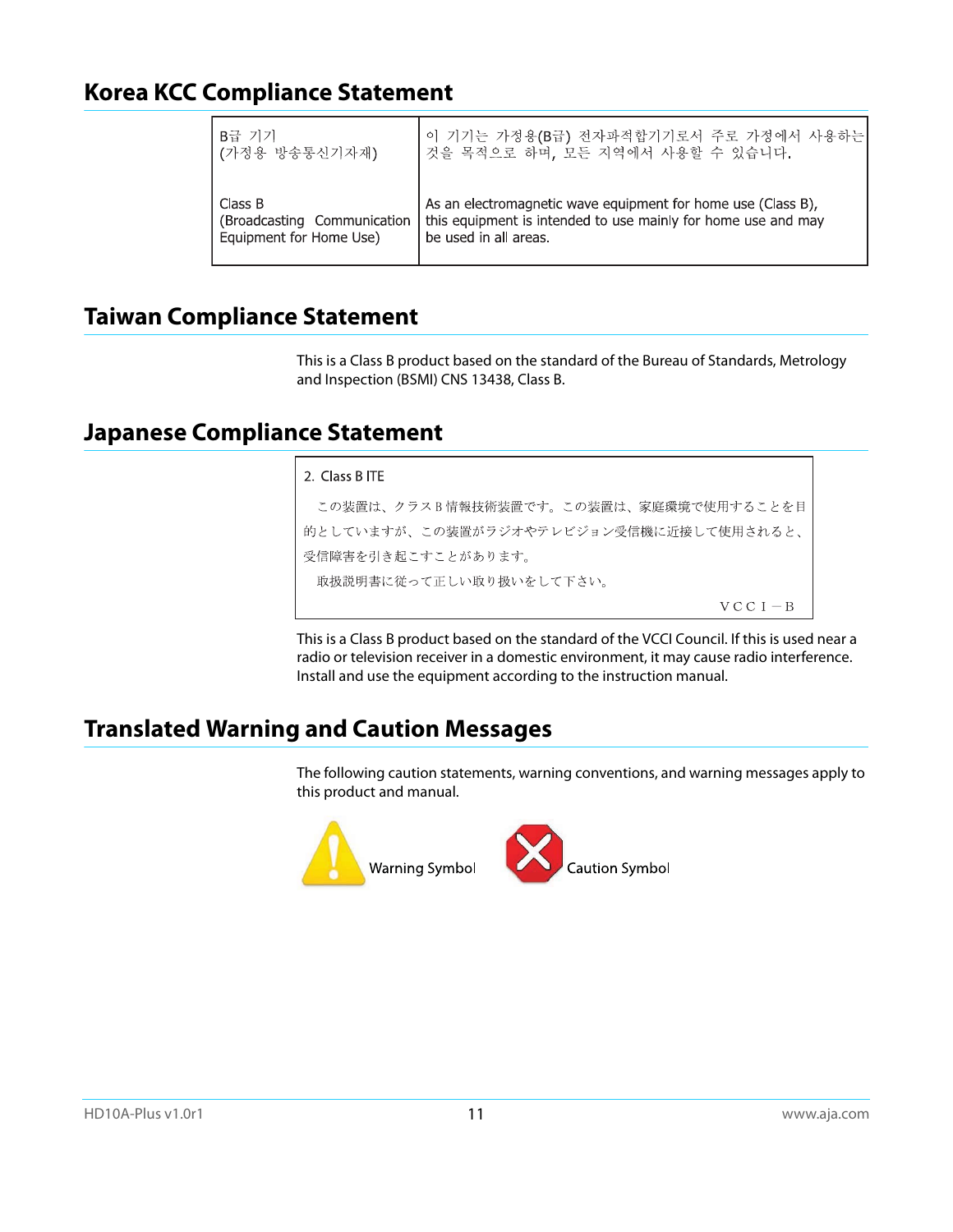<span id="page-11-0"></span>Read and follow all warning notices and instructions marked on the product or included in the documentation.

**Avertissement !** Lisez et conformez-vous à tous les avis et instructions d'avertissement indiqués sur le produit ou dans la documentation.

**Warnung!** Lesen und befolgen Sie die Warnhinweise und Anweisungen, die auf dem Produkt angebracht oder in der Dokumentation enthalten sind.

**¡Advertencia!** Lea y siga todas las instrucciones y advertencias marcadas en el producto o incluidas en la documentación.

**Aviso!** Leia e siga todos os avisos e instruções assinalados no produto ou incluídos na documentação.

**Avviso!** Leggere e seguire tutti gli avvisi e le istruzioni presenti sul prodotto o inclusi nella documentazione.

| <b>Warning!</b>                                                                                               |
|---------------------------------------------------------------------------------------------------------------|
| Do not use this device near water and clean only with a dry cloth.                                            |
| Avertissement! N'utilisez pas cet appareil près de l'eau et nettoyez-le seulement avec<br>un tissu sec        |
| <b>Warnung!</b> Das Gerät nicht in der Nähe von Wasser verwenden und nur mit einem<br>trockenen Tuch säubern. |
| <b>¡Advertencia!</b> No utilice este dispositivo cerca del agua y límpielo solamente con un<br>paño seco.     |
| <b>Aviso!</b> Não utilize este dispositivo perto da água e limpe-o somente com um pano<br>seco.               |
| Avviso! Non utilizzare questo dispositivo vicino all'acqua e pulirlo soltanto con un<br>panno asciutto.       |

| <b>Warning!</b><br>Do not block any ventilation openings. Install in accordance with the manufacturer's                           |
|-----------------------------------------------------------------------------------------------------------------------------------|
| instructions.                                                                                                                     |
| <b>Avertissement!</b> Ne bloquez aucune ouverture de ventilation. Suivez les instructions<br>du fabricant lors de l'installation. |
| Warnung! Die Lüftungsöffnungen dürfen nicht blockiert werden. Nur gemäß den<br>Anweisungen des Herstellers installieren.          |
| ¡Advertencia! No bloquee ninguna de las aberturas de la ventilación. Instale de<br>acuerdo con las instrucciones del fabricante.  |
| Aviso! Não obstrua nenhuma das aberturas de ventilação. Instale de acordo com as<br>instruções do fabricante.                     |
| Avviso! Non ostruire le aperture di ventilazione. Installare in conformità con le<br>istruzioni del fornitore.                    |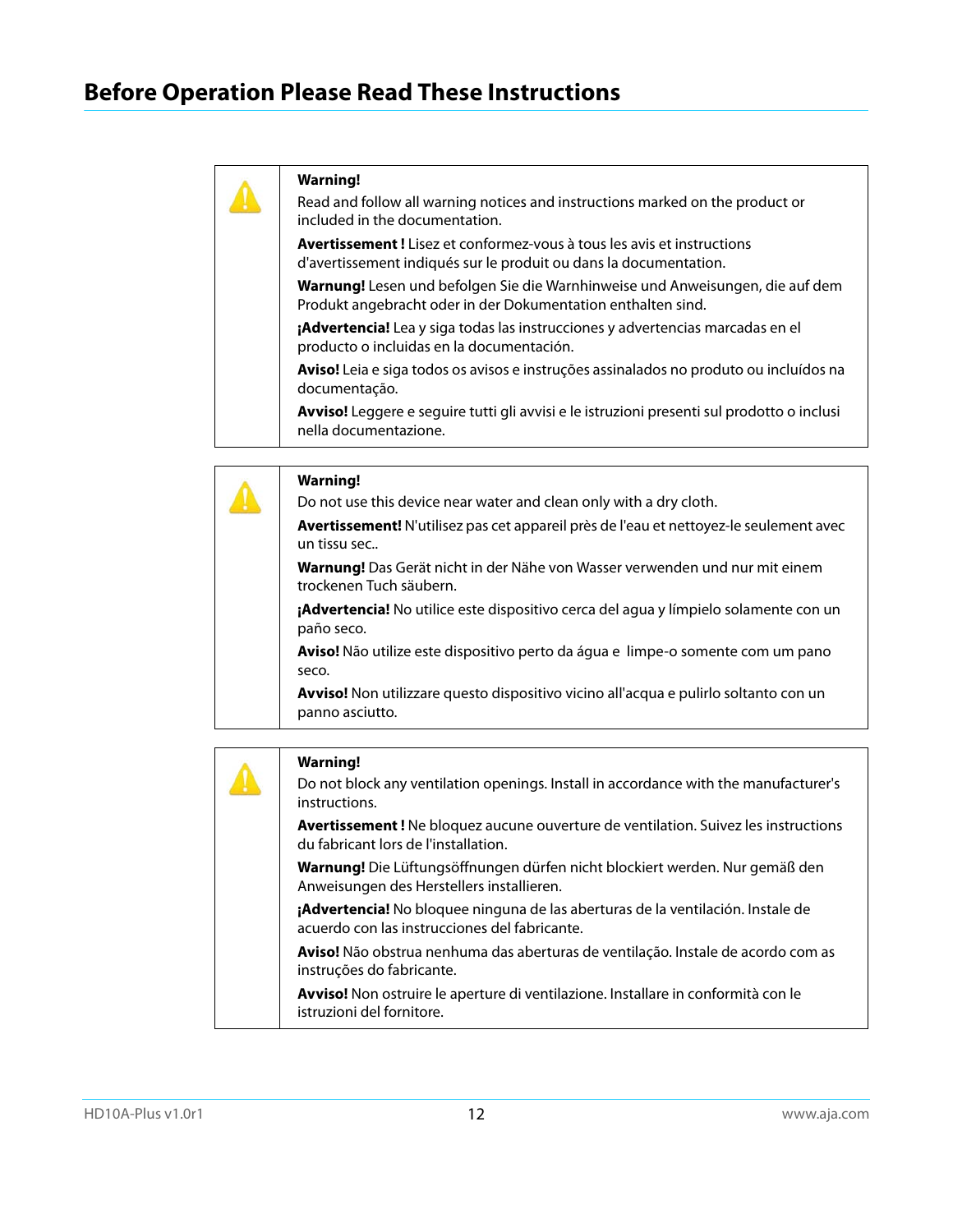Do not install near any heat sources such as radiators, heat registers, stoves, or other apparatus (including amplifiers) that produce heat.

**Avertissement !** N'installez pas l'appareil près d'une source de chaleur telle que des radiateurs, des bouches d'air de chauffage, des fourneaux ou d'autres appareils (amplificateurs compris) qui produisent de la chaleur.

**Warnung!** Nicht in der Nähe von Wärmequellen wie Heizkörpern, Heizregistern, Öfen oder anderen Wärme erzeugenden Geräten (einschließlich Verstärkern) aufstellen.

**¡Advertencia!** No instale cerca de fuentes de calor tales como radiadores, registros de calor, estufas u otros aparatos (incluidos amplificadores) que generan calor.

**Aviso!** Não instale perto de nenhuma fonte de calor tal como radiadores, saídas de calor, fogões ou outros aparelhos (incluindo amplificadores) que produzam calor.

**Avviso!** Non installare vicino a fonti di calore come termosifoni, diffusori di aria calda, stufe o altri apparecchi (amplificatori compresi) che emettono calore.

| <b>Warning!</b>                                                                                                                                            |
|------------------------------------------------------------------------------------------------------------------------------------------------------------|
| Since the Mains plug is used as the disconnection for the device, it must remain<br>readily accessible and operable.                                       |
| Avertissement! Puisque la prise principale est utilisée pour débrancher l'appareil, elle<br>doit rester aisément accessible et fonctionnelle.              |
| Warnung! Da der Netzstecker als Trennvorrichtung dient, muss er stets zugänglich<br>und funktionsfähig sein.                                               |
| ¡Advertencia! Puesto que el enchufe de la red eléctrica se utiliza como dispositivo de<br>desconexión, debe seguir siendo fácilmente accesible y operable. |
| Aviso! Dado que a ficha principal é utilizada como a desconexão para o dispositivo,<br>esta deve manter-se prontamente acessível e funcional.              |
| Avviso! Poiché il cavo di alimentazione viene usato come dispositivo di sconnessione,<br>deve rimane prontamente accessibile e operabile.                  |

|  | <b>Warning!</b>                                                                                                                                  |
|--|--------------------------------------------------------------------------------------------------------------------------------------------------|
|  | Disconnect the external AC power supply line cord(s) from the mains power before<br>moving the unit.                                             |
|  | <b>Avertissement!</b> Retirez le ou les cordons d'alimentation en CA de la source<br>d'alimentation principale lorsque vous déplacez l'appareil. |
|  | Warnung! Trennen Sie die Wechselstrom-Versorgungskabel vom Netzstrom, bevor<br>Sie das Gerät verschieben.                                        |
|  | <b>¡Advertencia!</b> Cuando mueva la unidad desenchufe de la red eléctrica el/los cable(s)<br>de la fuente de alimentación CA tipo brick.        |
|  | Advertência! Remova os cabos CA de alimentação brick da rede elétrica ao mover a<br>unidade.                                                     |
|  | Avvertenza! Scollegare il cavo dell'alimentatore quando si sposta l'unità.                                                                       |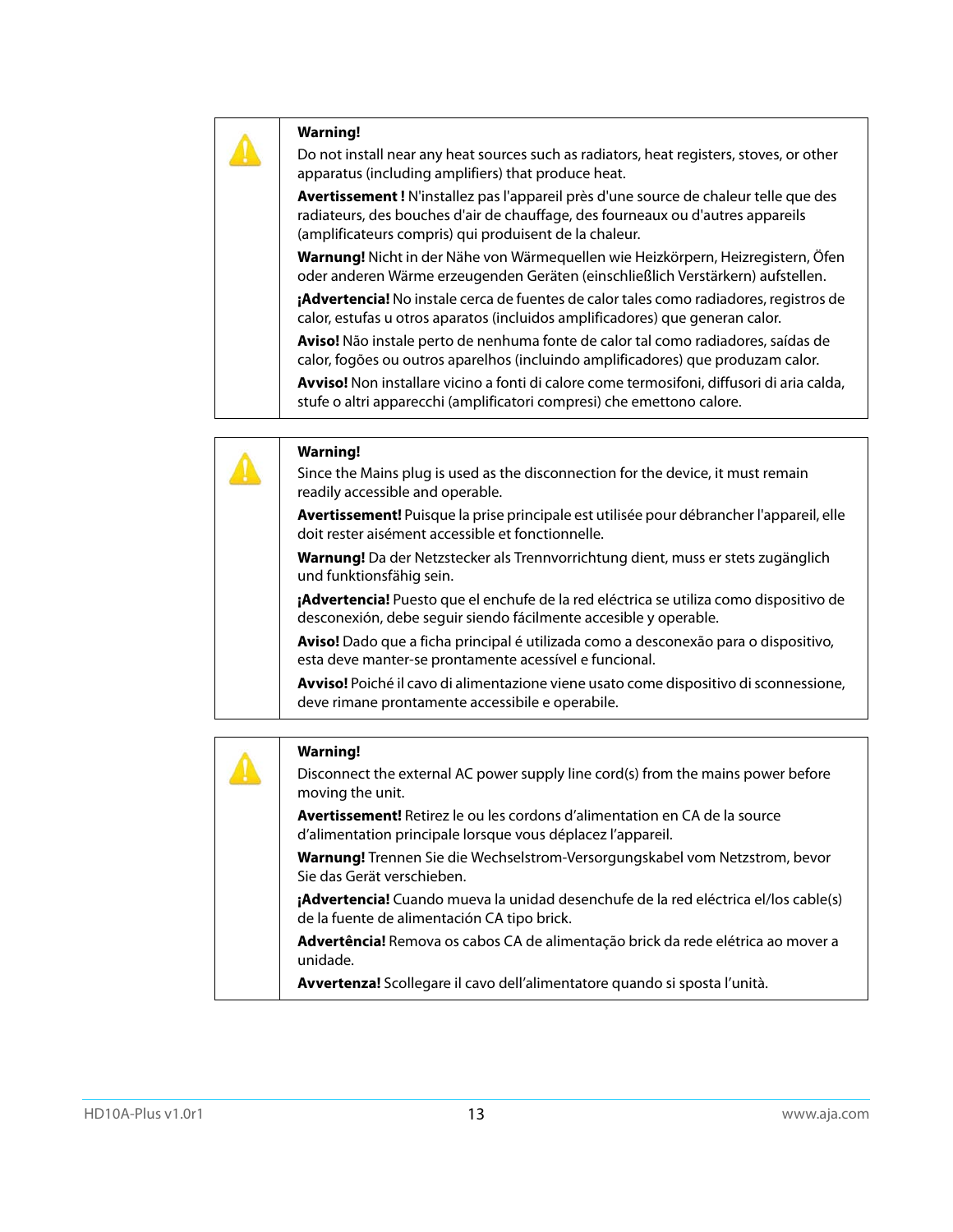Do not defeat the safety purpose of the polarized or grounding-type plug. A polarized plug has two blades with one wider than the other. A grounding type plug has two blades and a third grounding prong. The wide blade or the third prong are provided for your safety. If the provided plug does not fit into your outlet, consult an electrician for replacement of the obsolete outlet.

**Avertissement!** La sécurité de la prise polarisée ou de la prise de type mise à la terre ne doit en aucun cas être empêchée de fonctionner. Une prise polarisée a deux broches, l'une étant plus large que l'autre. Une prise de type mise à la terre a deux broches et une troisième broche pour la mise à la terre. La broche large ou la troisième broche sont fournies pour votre sécurité. Si la prise fournie ne s'insère pas dans votre prise femelle, consultez un électricien pour le remplacement de la prise femelle obsolète.

**Warnung!** Der Sicherheitszweck des gepolten bzw. Schukosteckers ist zu berücksichtigen. Ein gepolter Stecker verfügt über zwei Pole, von denen einer breiter als der andere ist. Ein Schukostecker verfügt neben den zwei Polen noch über einen dritten Pol zur Erdung. Der breite Pol bzw. der Erdungspol dienen der Sicherheit. Wenn der zur Verfügung gestellte Stecker nicht in Ihren Anschluss passt, konsultieren Sie einen Elektriker, um den veralteten Anschluss zu ersetzen.

**¡Advertencia!** No eche por tierra la finalidad del tipo de enchufe polarizado con conexión a tierra. Un enchufe polarizado tiene dos espigas, una más ancha que la otra. Un enchufe con conexión a tierra tiene dos espigas iguales y una tercera espiga que sirve para la conexión a tierra. La expiga ancha, o la tercera espiga, sirven para su seguridad. Si el enchufe suministrado no encaja en el tomacorriente, consulte con un electricista para reemplazar el tomacorriente obsoleto.

**Aviso!** Não anule a finalidade da segurança da ficha polarizada ou do tipo ligação terra. Uma ficha polarizada tem duas lâminas sendo uma mais larga do que a outra. Uma ficha do tipo de ligação à terra tem duas lâminas e um terceiro terminal de ligação à terra. A lâmina larga ou o terceiro terminal são fornecidos para sua segurança. Se a ficha fornecida não couber na sua tomada, consulte um electricista para a substituição da tomada obsoleta.

**Avviso!** Non compromettere la sicurezza della spina polarizzata o con messa a terra. Una spina polarizzata ha due spinotti, di cui uno più largo. Una spina con messa a terra ha due spinotti e un terzo polo per la messa a terra. Lo spinotto largo o il terzo polo sono forniti per motivi di sicurezza. Se la spina fornita non si inserisce nella presa di corrente, contattare un elettricista per la sostituzione della presa obsoleta.

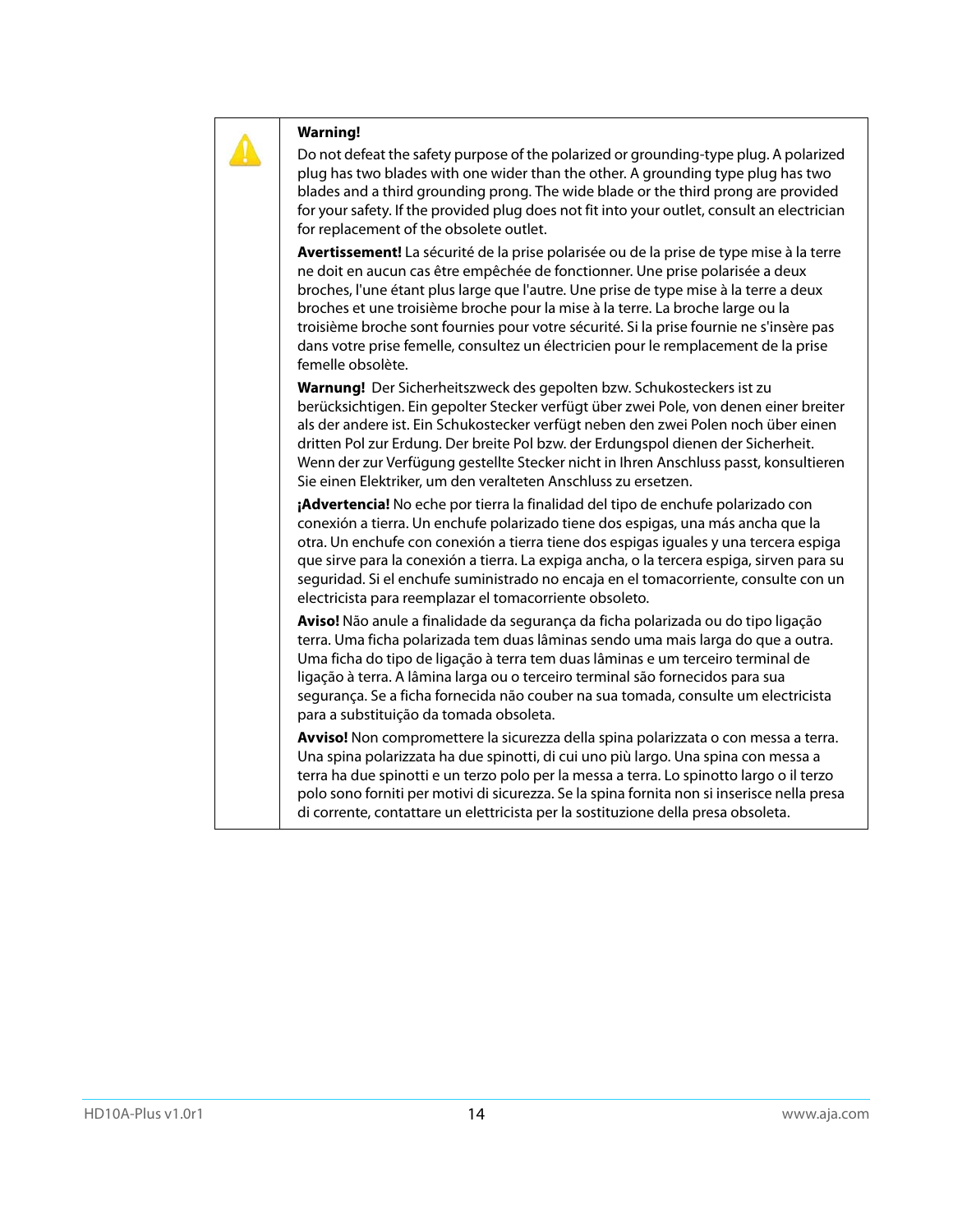Protect the power cord from being walked on or pinched particularly at plugs, convenience receptacles, and the point where they exit from the device.

**Avertissement!** Protégez le cordon d'alimentation pour que l'on ne marche pas dessus ou qu'on le pince, en particulier au niveau des prises mâles, des réceptacles de convenance, et à l'endroit où il sort de l'appareil.

**Warnung!** Vermeiden Sie, dass auf das Netzkabel getreten oder das Kabel geknickt wird, insbesondere an den Steckern, den Steckdosen und am Kabelausgang am Gerät.

**¡Advertencia!** Proteja el cable de energía para que no se le pise ni apriete, en especial cerca del enchufe, los receptáculos de conveniencia y el punto del que salen del equipo.

**Aviso!** Proteja o cabo de alimentação de ser pisado ou de ser comprimido particularmente nas fichas, em tomadas de parede de conveniência e no ponto de onde sai do dispositivo.

**Avviso!** Proteggere il cavo di alimentazione in modo che nessuno ci cammini sopra e che non venga schiacciato soprattutto in corrispondenza delle spine e del punto in cui esce dal dispositivo.

|  | <b>Warning!</b><br>Unplug this device during lightning storms or when unused for long periods of time.                                     |
|--|--------------------------------------------------------------------------------------------------------------------------------------------|
|  |                                                                                                                                            |
|  | Avertissement! Débranchez cet appareil pendant les orages avec éclairsou s'il est<br>inutilisé pendant de longues périodes.                |
|  | Warnung! Das Gerät ist bei Gewitterstürmen oder wenn es über lange Zeiträume<br>ungenutzt bleibt vom Netz zu trennen.                      |
|  | ¡Advertencia! Desenchufe este dispositivo durante tormentas eléctricas o cuando no<br>se lo utilice por largos periodos del tiempo.        |
|  | Aviso! Desconecte este dispositivo da tomada durante trovoadas ou quando não é<br>utilizado durante longos períodos de tempo.              |
|  | Avviso! Utilizzare soltanto i collegamenti e gli accessori specificati e/o venduti dal<br>produttore, quali il treppiedi e l'esoscheletro. |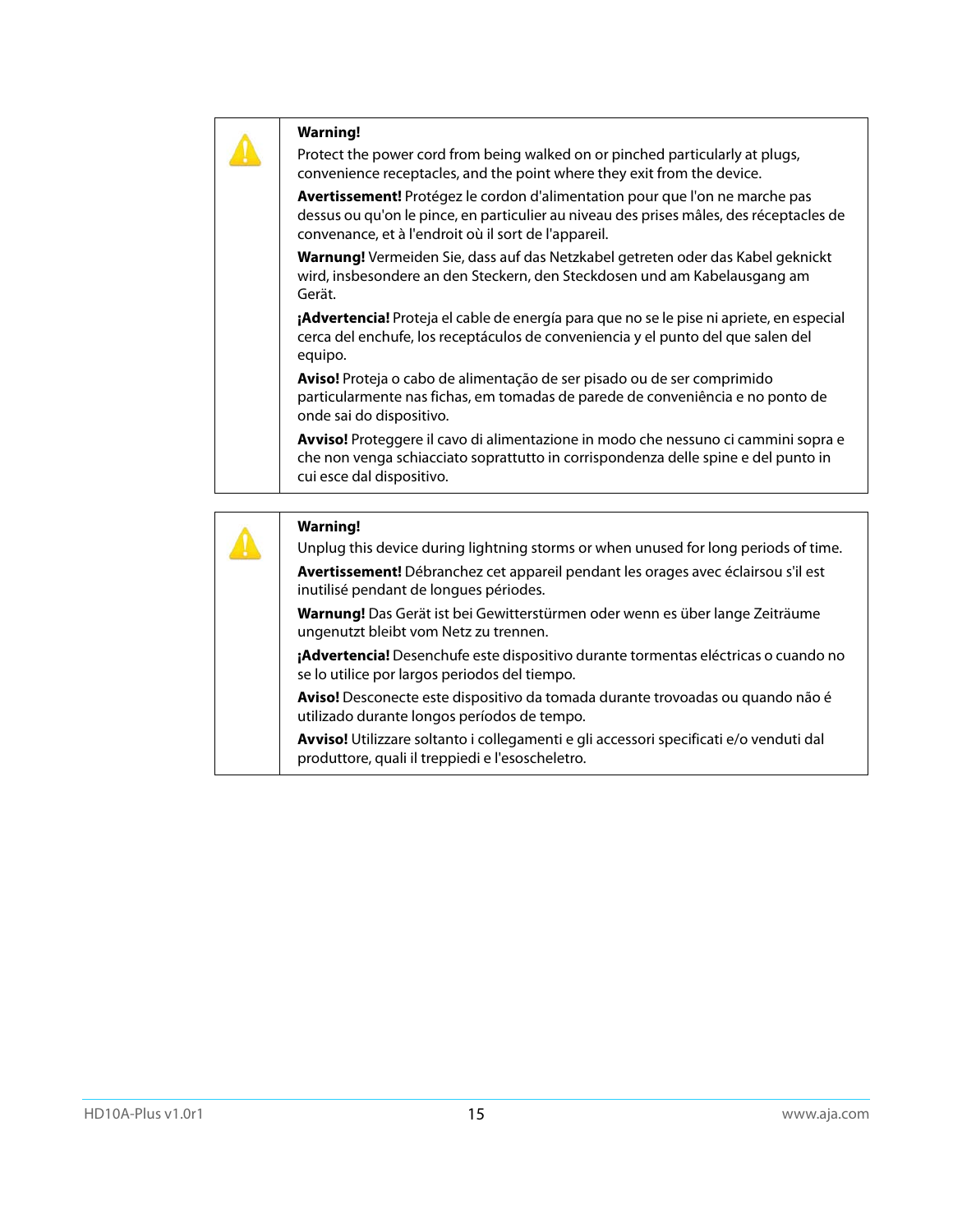`

**Warning!** 

Refer all servicing to qualified service personnel. Servicing is required when the device has been damaged in any way, such as power-supply cord or plug is damaged, liquid has been spilled or objects have fallen into the device, the device has been exposed to rain or moisture, does not operate normally, or has been dropped.

**Avertissement !** Référez-vous au personnel de service qualifié pour tout entretien. L'entretien est exigé quand l'appareil a été endommagé de quelque manière que ce soit, par exemple lorsque le cordon d'alimentation ou la prise sont endommagés, que du liquide a été versé ou des objets sont tombés dans l'appareil, que l'appareil a été exposé à la pluie ou à l'humidité, ne fonctionne pas normalement ou est tombé.

**Warnung!** Das Gerät sollte nur von qualifizierten Fachkräften gewartet werden. Eine Wartung ist fällig, wenn das Gerät in irgendeiner Weise beschädigt wurde, wie bei beschädigtem Netzkabel oder Netzstecker, falls Flüssigkeiten oder Objekte in das Gerät gelangen, das Gerät Regen oder Feuchtigkeit ausgesetzt wurde, nicht ordnungsgemäß funktioniert oder fallen gelassen wurde.

**¡Advertencia!** Consulte al personal calificado por cuestiones de reparación. El servicio de reparación se requiere cuando el dispositivo ha recibido cualquier tipo de daño, por ejemplo cable o espigas dañadas, se ha derramado líquido o se han caído objetos dentro del dispositivo, el dispositivo ha sido expuesto a la lluvia o humedad, o no funciona de modo normal, o se ha caído.

**Aviso!** Remeta todos os serviços de manutenção para o pessoal de assistência qualificado. A prestação de serviços de manutenção é exigida quando o dispositivo foi danificado mediante qualquer forma, como um cabo de alimentação ou ficha que se encontra danificado/a, quando foi derramado líquido ou caíram objectos sobre o dispositivo, quando o dispositivo foi exposto à chuva ou à humidade, quando não funciona normalmente ou quando foi deixado cair.

**Avviso!** Fare riferimento al personale qualificato per tutti gli interventi di assistenza. L'assistenza è necessaria quando il dispositivo è stato danneggiato in qualche modo, ad esempio se il cavo di alimentazione o la spina sono danneggiati, è stato rovesciato del liquido è stato rovesciato o qualche oggetto è caduto nel dispositivo, il dispositivo è stato esposto a pioggia o umidità, non funziona correttamente o è caduto.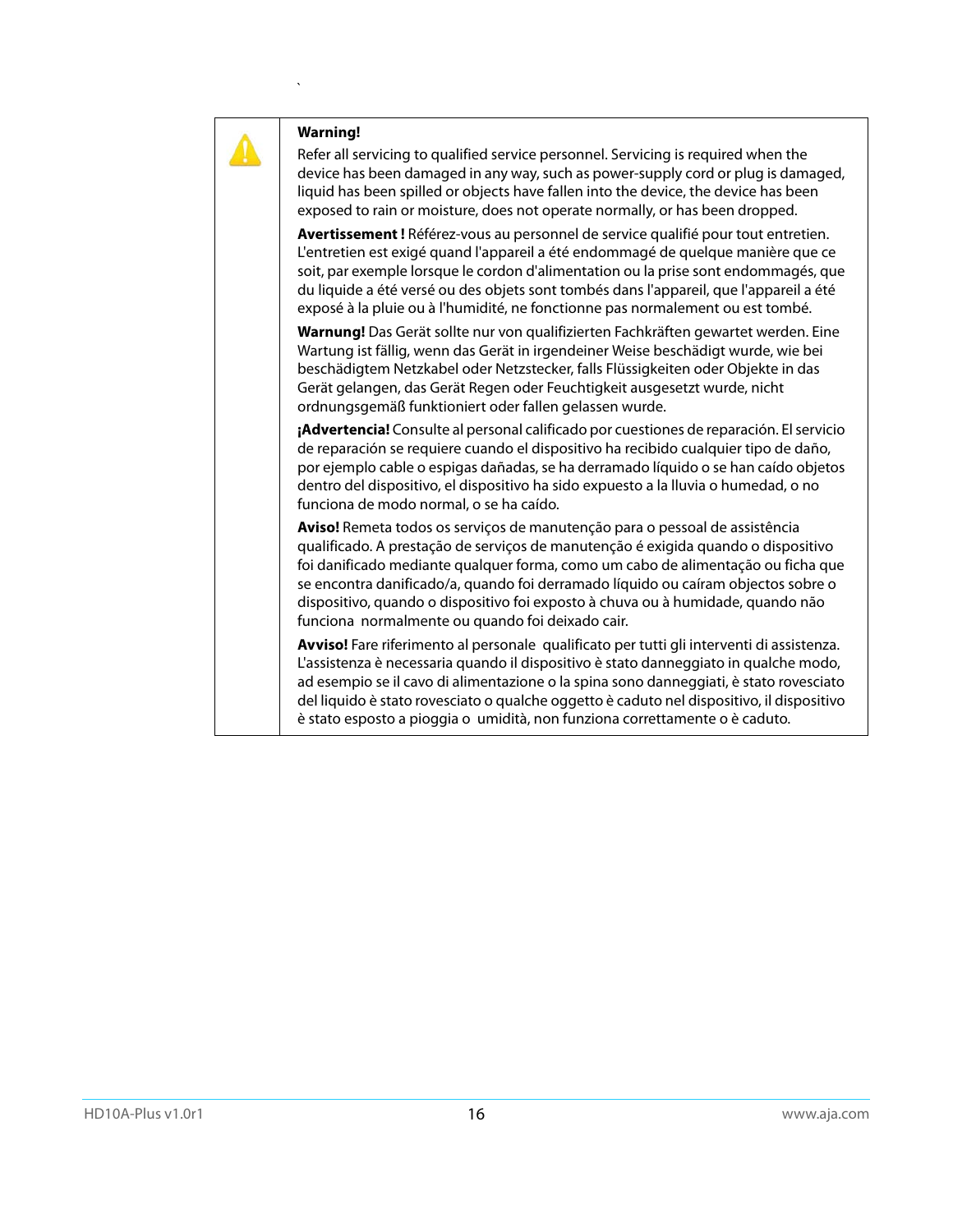This device is a Class B product. Operation of this equipment in a residential area is likely to cause harmful interference, in which case users will be required to take whatever measures may be necessary to correct the interference at their own expense.

**Attention!** Le périphérique est un produit de Classe B. Le fonctionnement de cet équipement dans une zone résidentielle risque de causer des interférences nuisibles, auquel cas l'utilisateur devra y remédier à ses propres frais.

**Achtung!** Dies ist ein Gerät der Klasse B. Bei Einsatz des Geräts in Wohngebieten kann es Störungen des Radio- und Fernsehempfangs verursachen. In diesem Fall muss der Benutzer alle notwendigen Maßnahmen ergreifen, die möglicherweise nötig sind, um die Störungen auf eigene Rechnung zu beheben.

**¡Precaución!** Este es un producto clase B. El uso de este equipo en áreas residenciales puede causar interferencias nocivas, en cuyo caso, se requerirá que los usuarios tomen cualquier medida necesaria para corregir la interferencia por cuenta propia.

**Cuidado!** Este dispositivo é um produto Classe B. Operar este equipamento em uma área residencial provavelmente causará interferência prejudicial; neste caso, esperase que os usuários tomem as medidas necessárias para corrigir a interferência por sua própria conta.

**Attenzione!** Questo dispositivo è un prodotto di Classe B. Il funzionamento di questo apparecchio in aree residenziali potrebbe causare interferenze dannose, nel cui caso agli utenti verrà richiesto di adottare tutte le misure necessarie per porre rimedio alle interferenze a proprie spese.



#### **Warning!**

Do not open the chassis. There are no user-serviceable parts inside. Opening the chassis will void the warranty unless performed by an AJA service center or licensed facility.

**Avertissement!** Ne pas ouvrir le châssis. Aucun élément à l'intérieur du châssis ne peut être réparé par l'utilisateur. La garantie sera annulée si le châssis est ouvert par toute autre personne qu'un technicien d'un centre de service ou d'un établissement agréé AJA.

**Warnung!** Öffnen Sie das Gehäuse nicht. Keine der Geräteteile können vom Benutzer gewartet werden. Durch das Öffnen des Gehäuses wird die Garantie hinfällig, es sei denn, solche Wartungsarbeiten werden in einem AJA-Service-Center oder einem lizenzierten Betrieb vorgenommen.

**¡Advertencia!** No abra el chasis. El interior no contiene piezas reparables por el usuario. El abrir el chasis anulará la garantía a menos que se lo haga en un centro de servicio AJA o en un local autorizado.

**Advertência!** Não abra o chassi. Não há internamente nenhuma peça que permita manutenção pelo usuário. Abrir o chassi anula a garantia, a menos que a abertura seja realizada por uma central de serviços da AJA ou por um local autorizado.

**Avvertenza!** Non aprire lo chassis. All'interno non ci sono parti riparabili dall'utente. L'apertura dello chassis invaliderà la garanzia se non viene effettuata da un centro ufficiale o autorizzato AJA.